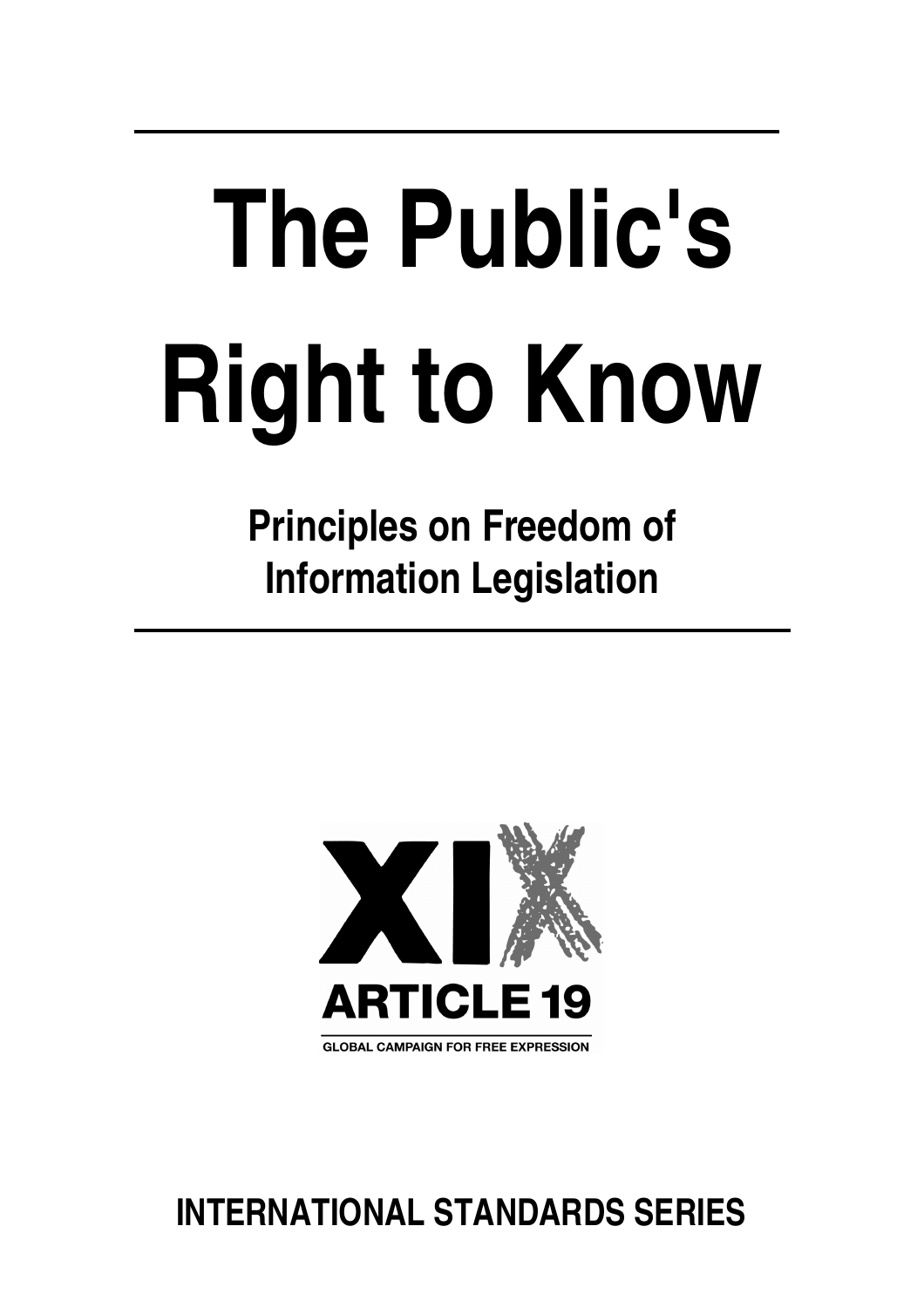# The Public's Right to Know

**Principles on Freedom of Information Legislation**

# **ARTICLE 19**

 **ARTICLE 19, London ISBN 1 902598 10 5**

**June 1999**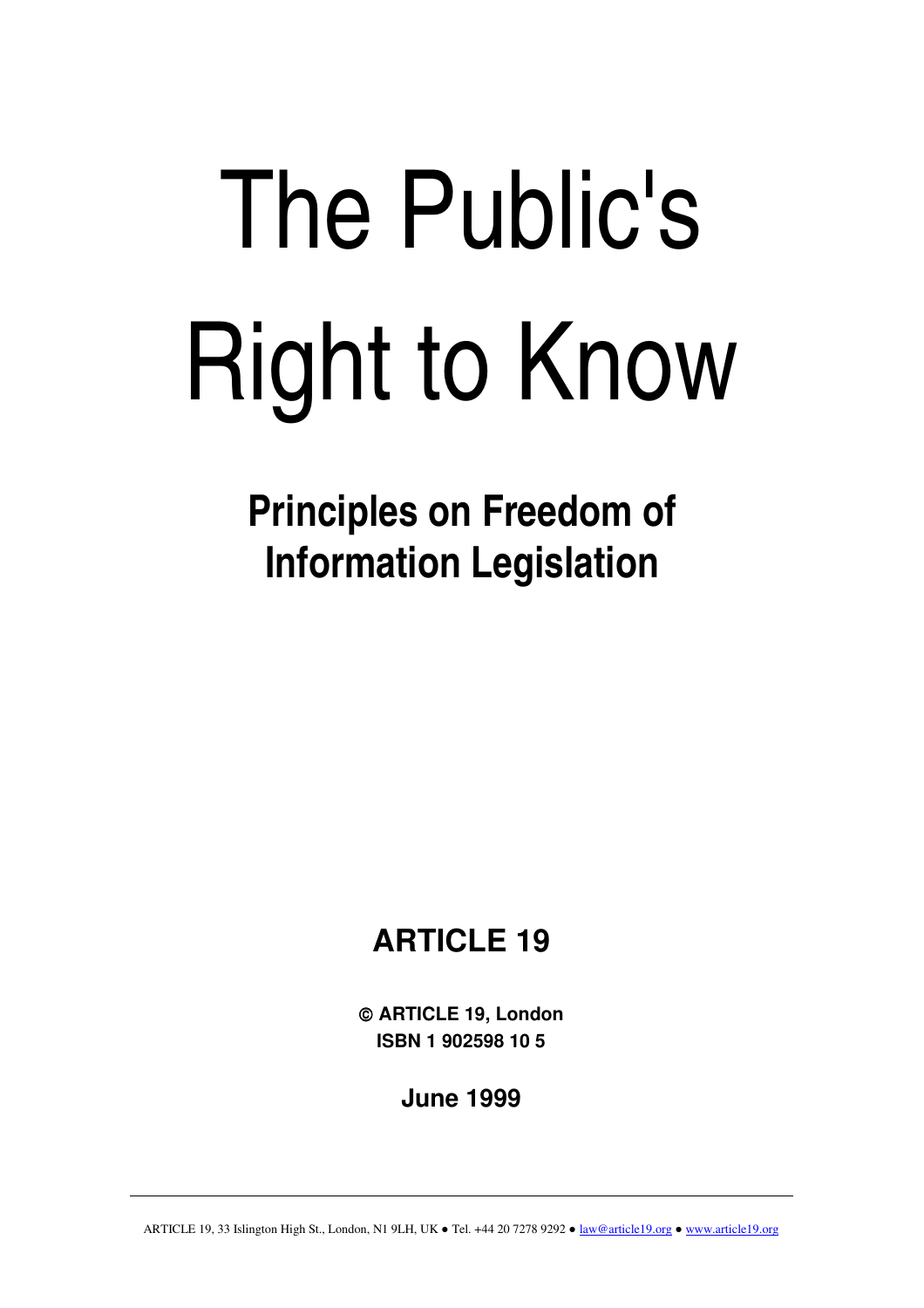### **ACKNOWLEDGEMENTS**

These Principles were drafted by Toby Mendel, Head of ARTICLE 19's Law Programme. They are the product of a long process of study, analysis and consultation overseen by ARTICLE 19 and drawing on extensive experience and work with partner organisations in many countries around the world. The document was edited and typeset by Ilana Cravitz, ARTICLE 19's Communications Officer and the Preface was written by Andrew Puddephatt, Executive Director of ARTICLE 19.

We would like to thank the International Grants Office of the Community Fund, which provided funding for the reprint of this document.

### **ENDORSEMENTS**

These Principles were endorsed by Mr. Abid Hussain, the UN Special Rapporteur on Freedom of Opinion and Expression, in his report to the 2000 session of the United Nations Commission on Human Rights, and referred to by the Commission in its 2000 resolution on freedom of expression. They were also endorsed by Mr. Santiago Canton, the Organization of American States (OAS) Special Rapporteur on Freedom of Expression in his 1999 Report, Volume III of the Report of the Inter-American Commission on Human Rights to the OAS.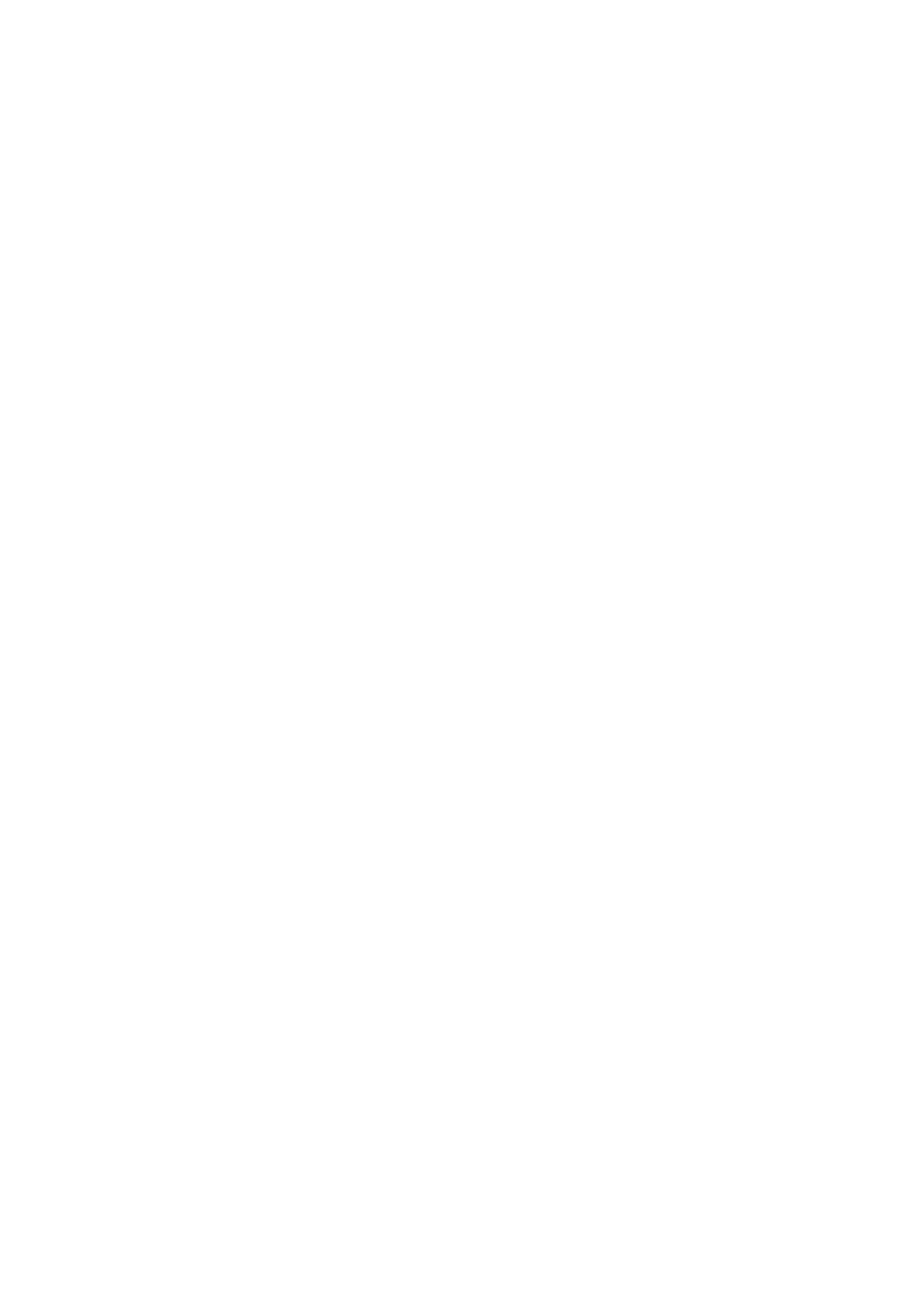# **CONTENTS**

| PRINCIPLE 3. Promotion of open government  4       |    |
|----------------------------------------------------|----|
| PRINCIPLE 4. Limited scope of exceptions  5        |    |
|                                                    |    |
|                                                    |    |
|                                                    |    |
| PRINCIPLE 8. Disclosure takes precedence  10       |    |
| <b>PRINCIPLE 9. Protection for whistleblowers </b> | 11 |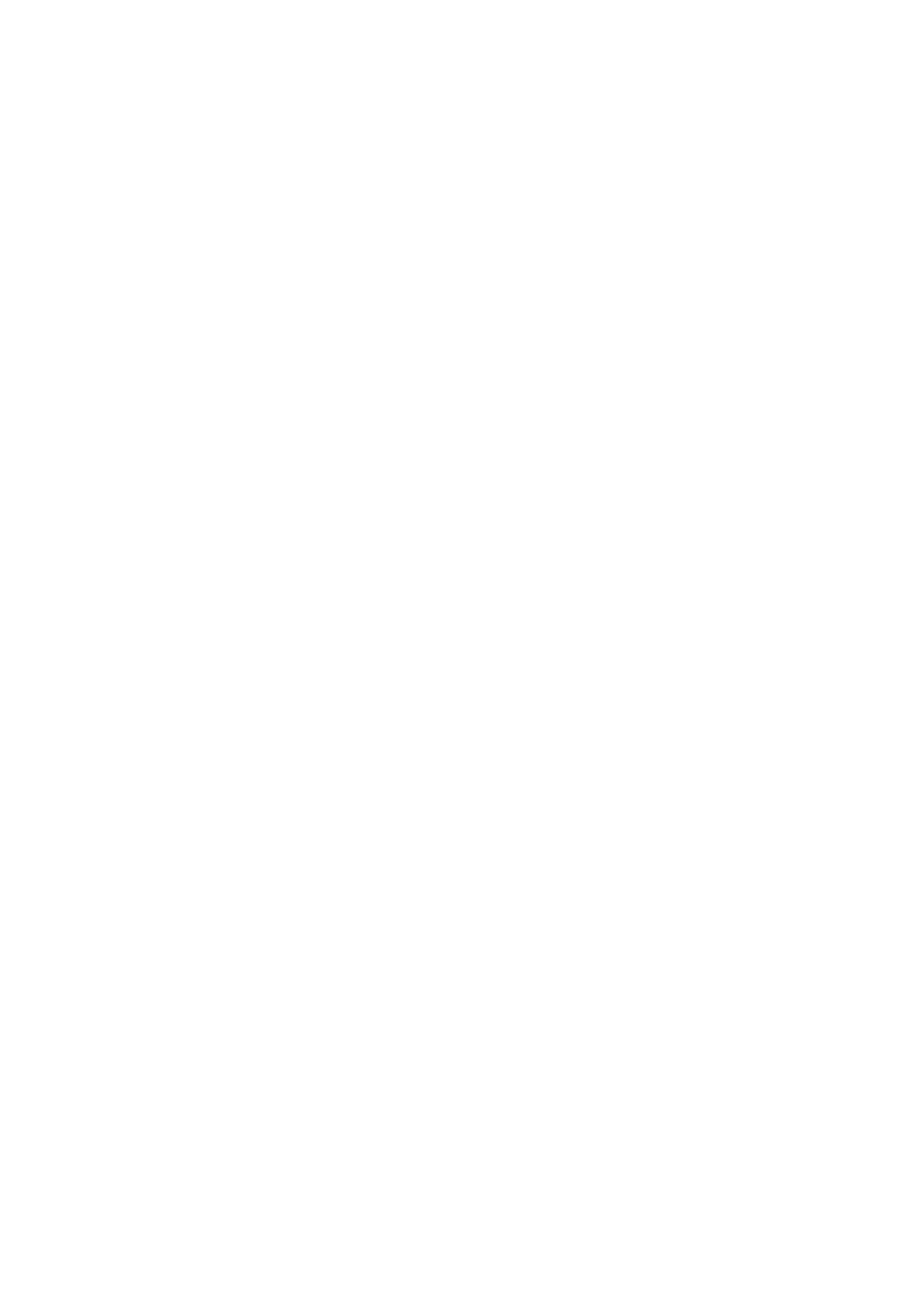# **PREFACE**

Information is the oxygen of democracy. If people do not know what is happening in their society, if the actions of those who rule them are hidden, then they cannot take a meaningful part in the affairs of that society. But information is not just a necessity for people – it is an essential part of good government. Bad government needs secrecy to survive. It allows inefficiency, wastefulness and corruption to thrive. As Amartya Sen, the Nobel Prize-winning economist has observed, there has not been a substantial famine in a country with a democratic form of government and a relatively free press. Information allows people to scrutinise the actions of a government and is the basis for proper, informed debate of those actions.

Most governments, however, prefer to conduct their business in secret. In Swahili, one of the words for government means "fierce secret". Even democratic governments would rather conduct the bulk of their business away from the eyes of the public. And governments can always find reasons for maintaining secrecy – the interests of national security, public order and the wider public interest are a few examples. Too often governments treat official information as their property, rather than something which they hold and maintain on behalf of the people.

That is why ARTICLE 19 has produced this set of international principles – to set a standard against which anyone can measure whether domestic laws genuinely permit access to official information. They set out clearly and precisely the ways in which governments can achieve maximum openness, in line with the best international standards and practice.

Principles are important as standards but on their own they are not enough. They need to be used – by campaigners, by lawyers, by elected representatives and by public officials. They need applying in the particular circumstances that face each society, by people who understand their importance and are committed to transparency in government. We publish these principles as a contribution to improving governance and accountability and strengthening democracy across the world.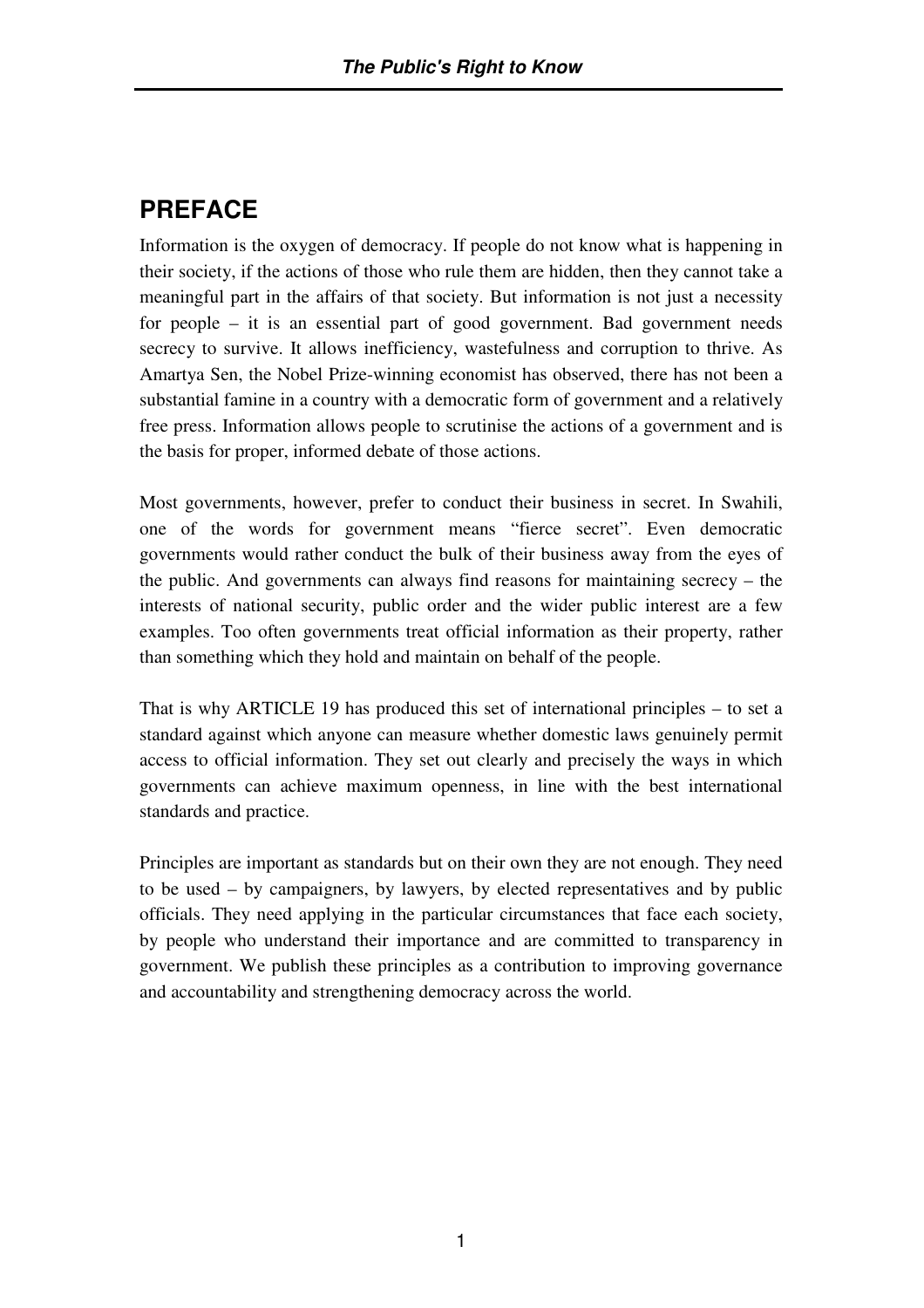## **BACKGROUND**

These Principles set out standards for national and international regimes which give effect to the right to freedom of information. They are designed primarily for national legislation on freedom of information or access to official information but are equally applicable to information held by inter-governmental bodies such as the United Nations and the European Union.

The Principles are based on international and regional law and standards, evolving state practice (as reflected, *inter alia*, in national laws and judgments of national courts) and the general principles of law recognised by the community of nations. They are the product of a long process of study, analysis and consultation overseen by ARTICLE 19, drawing on extensive experience and work with partner organisations in many countries around the world.

## **PRINCIPLE 1. MAXIMUM DISCLOSURE Freedom of information legislation should be guided by the principle of maximum disclosure**

The principle of maximum disclosure establishes a presumption that all information held by public bodies should be subject to disclosure and that this presumption may be overcome only in very limited circumstances (see Principle 4). This principle encapsulates the basic rationale underlying the very concept of freedom of information and ideally it should be provided for in the Constitution to make it clear that access to official information is a basic right. The overriding goal of legislation should be to implement maximum disclosure in practice.

Public bodies have an obligation to disclose information and every member of the public has a corresponding right to receive information. Everyone present in the territory of the country should benefit from this right. The exercise of this right should not require individuals to demonstrate a specific interest in the information. Where a public authority seeks to deny access to information, it should bear the onus of justifying the refusal at each stage of the proceedings. In other words, the public authority must show that the information which it wishes to withhold comes within the scope of the limited regime of exceptions, as detailed below.

### **Definitions**

Both 'information' and 'public bodies' should be defined broadly.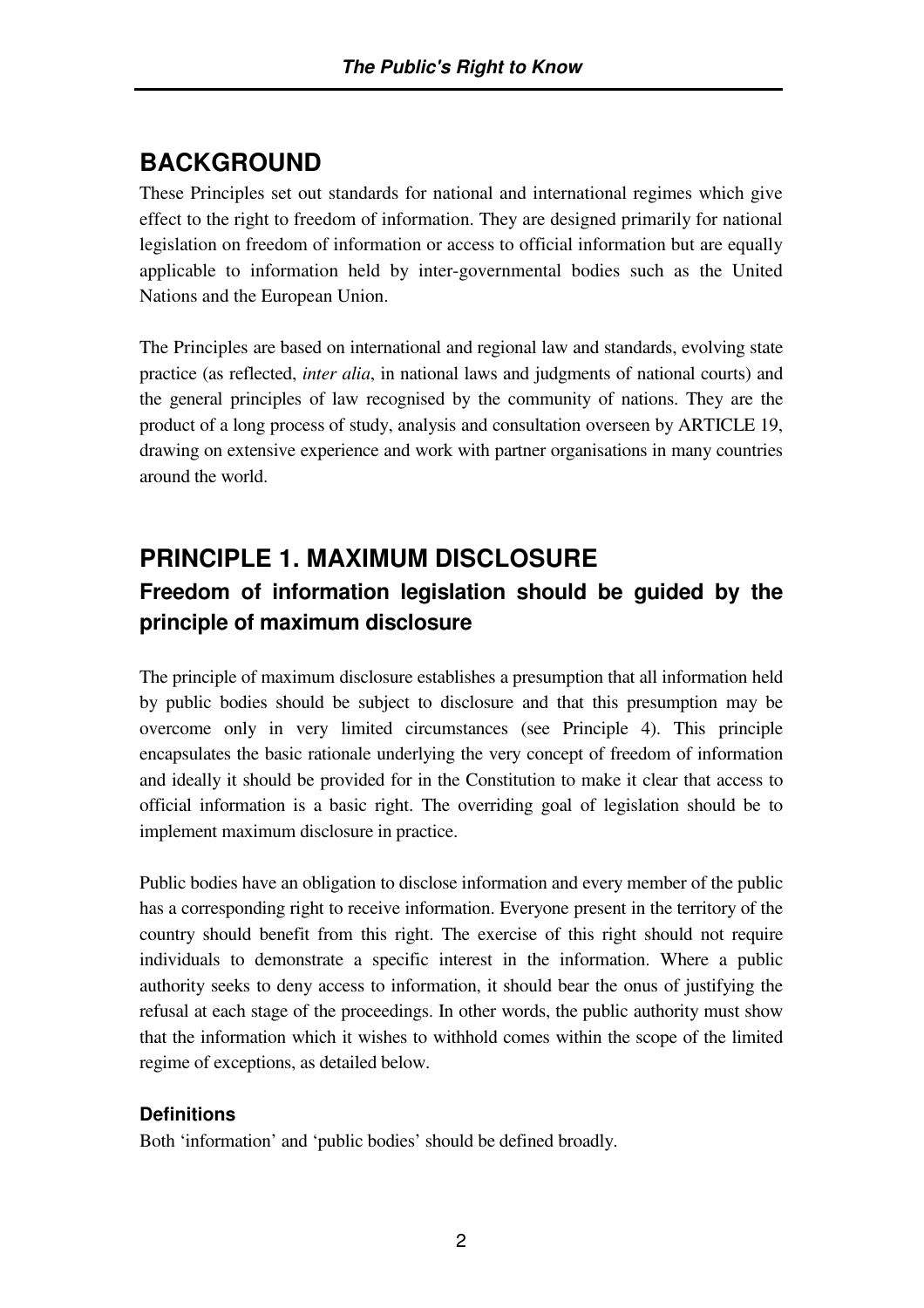'Information' includes all records held by a public body, regardless of the form in which the information is stored (document, tape, electronic recording and so on), its source (whether it was produced by the public body or some other body) and the date of production. The legislation should also apply to records which have been classified, subjecting them to the same test as all other records.

For purposes of disclosure of information, the definition of 'public body' should focus on the type of service provided rather than on formal designations. To this end, it should include all branches and levels of government including local government, elected bodies, bodies which operate under a statutory mandate, nationalised industries and public corporations, non-departmental bodies or quangos (quasi non-governmental organisations), judicial bodies, and private bodies which carry out public functions (such as maintaining roads or operating rail lines). Private bodies themselves should also be included if they hold information whose disclosure is likely to diminish the risk of harm to key public interests, such as the environment and health. Inter-governmental organisations should also be subject to freedom of information regimes based on the principles set down in this document.

### **Destruction of records**

To protect the integrity and availability of records, the law should provide that obstruction of access to, or the willful destruction of records is a criminal offence. The law should also establish minimum standards regarding the maintenance and preservation of records by public bodies. Such bodies should be required to allocate sufficient resources and attention to ensuring that public record-keeping is adequate. In addition, to prevent any attempt to doctor or otherwise alter records, the obligation to disclose should apply to records themselves and not just the information they contain.

# **PRINCIPLE 2. OBLIGATION TO PUBLISH Public bodies should be under an obligation to publish key information**

Freedom of information implies not only that public bodies accede to requests for information but also that they publish and disseminate widely documents of significant public interest, subject only to reasonable limits based on resources and capacity. Which information should be published will depend on the public body concerned. The law should establish both a general obligation to publish and key categories of information that must be published.

Public bodies should, as a minimum, be under an obligation to publish the following categories of information: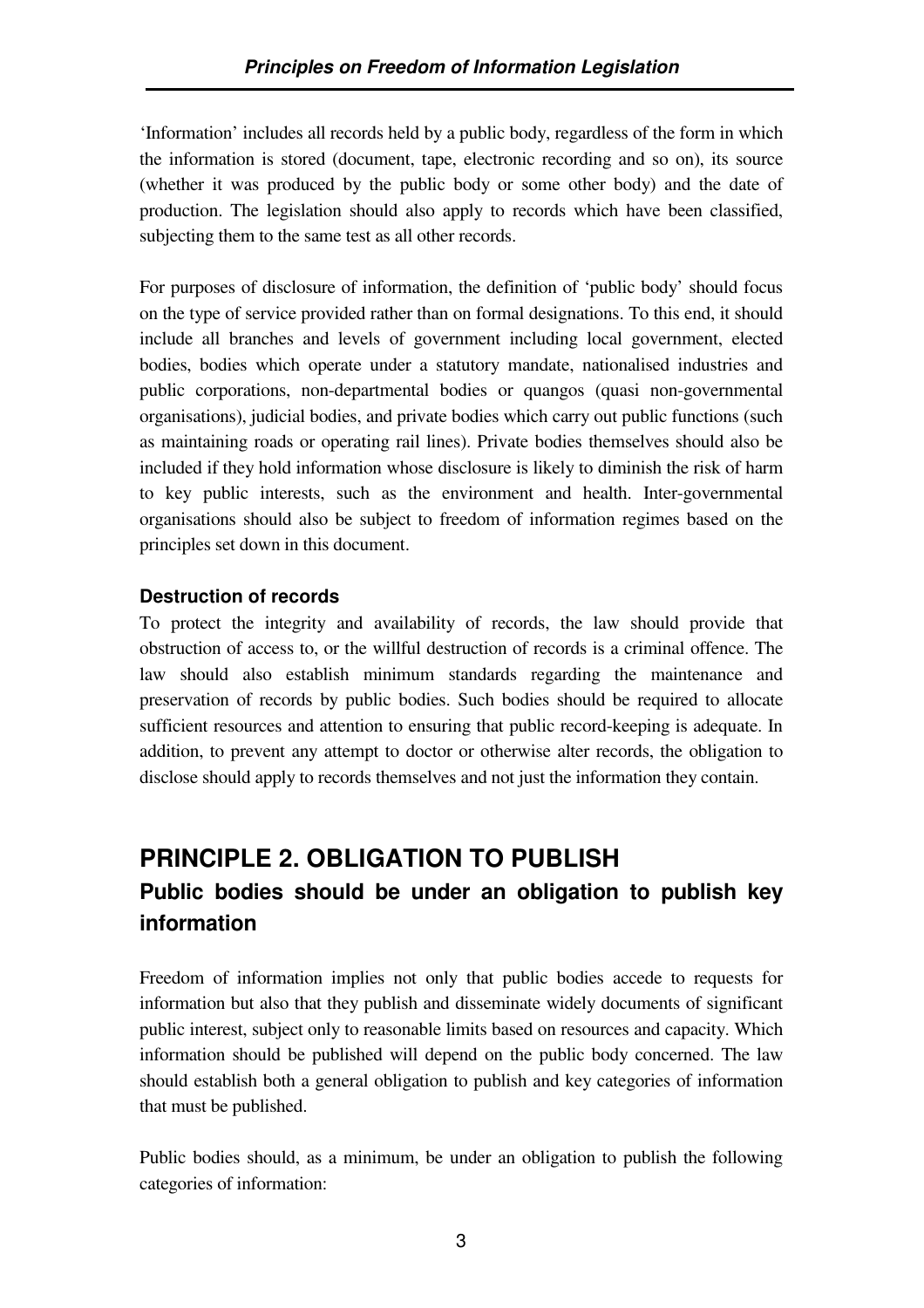- operational information about how the public body functions, including costs, objectives, audited accounts, standards, achievements and so on, particularly where the body provides direct services to the public;
- information on any requests, complaints or other direct actions which members of the public may take in relation to the public body;
- guidance on processes by which members of the public may provide input into major policy or legislative proposals;
- the types of information which the body holds and the form in which this information is held; and
- the content of any decision or policy affecting the public, along with reasons for the decision and background material of importance in framing the decision.

# **PRINCIPLE 3. PROMOTION OF OPEN GOVERNMENT Public bodies must actively promote open government**

Informing the public of their rights and promoting a culture of openness within government are essential if the goals of freedom of information legislation are to be realised. Indeed, experience in various countries shows that a recalcitrant civil service can undermine even the most progressive legislation. Promotional activities are, therefore, an essential component of a freedom of information regime. This is an area where the particular activities will vary from country to country, depending on factors such as the way the civil service is organised, key constraints to the free disclosure of information, literacy levels and the degree of awareness of the general public. The law should require that adequate resources and attention are devoted to the question of promoting the goals of the legislation.

### **Public Education**

As a minimum, the law should make provision for public education and the dissemination of information regarding the right to access information, the scope of information which is available and the manner in which such rights may be exercised. In countries where newspaper distribution or literacy levels are low, the broadcast media are a particularly important vehicle for such dissemination and education. Creative alternatives, such as town meetings or mobile film units, should be explored. Ideally, such activities should be undertaken both by individual public bodies and a specially designated and adequately funded official body – either the one which reviews requests for information, or another body established specifically for this purpose.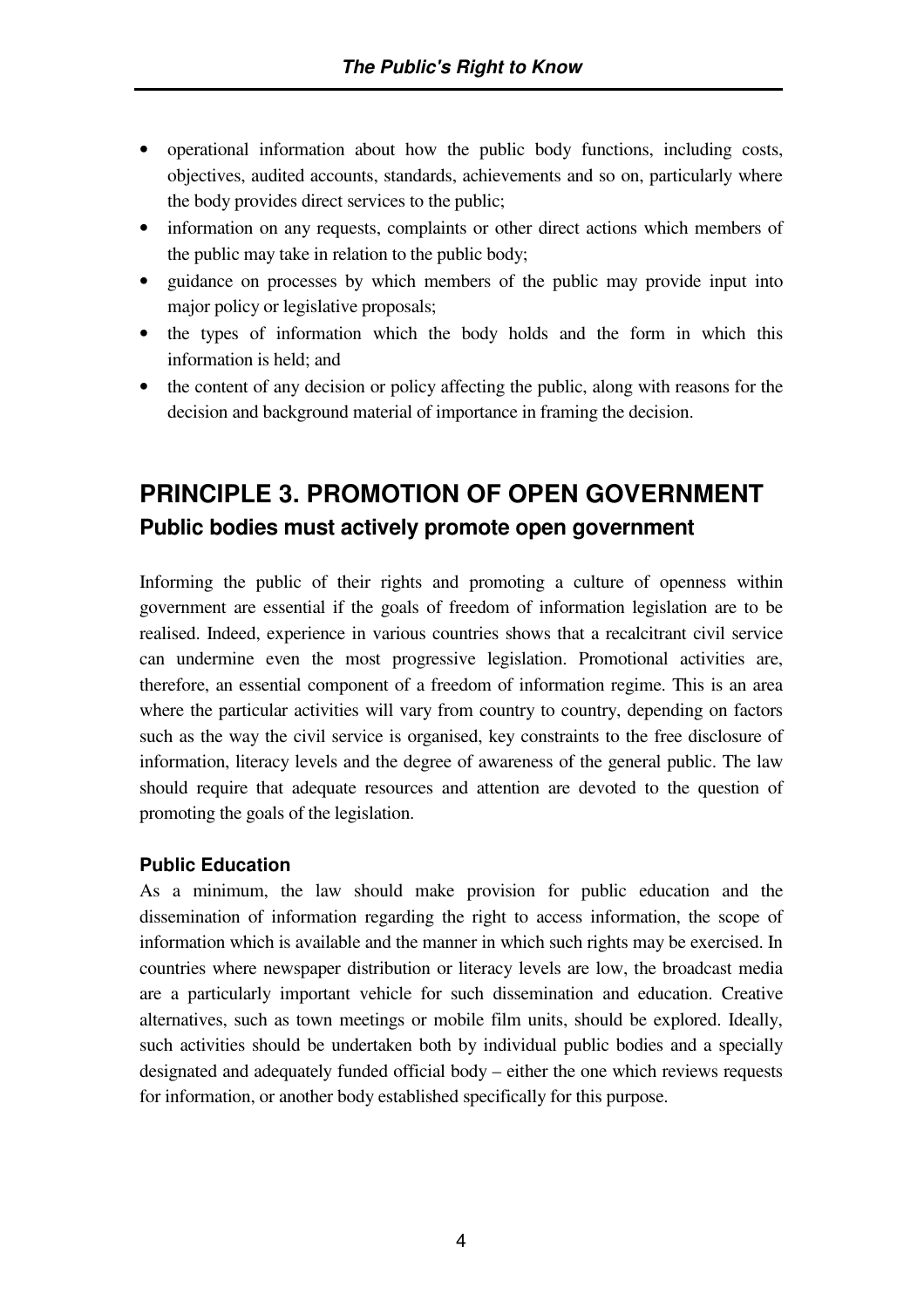### **Tackling the culture of official secrecy**

The law should provide for a number of mechanisms to address the problem of a culture of secrecy within government. These should include a requirement that public bodies provide freedom of information training for their employees. Such training should address the importance and scope of freedom of information, procedural mechanisms for accessing information, how to maintain and access records efficiently, the scope of whistleblower protection, and what sort of information a body is required to publish.

The official body responsible for public education should also play a role in promoting openness within government. Initiatives might include incentives for public bodies that perform well, campaigns to address secrecy problems and communications campaigns encouraging bodies that are improving and criticising those which remain excessively secret. Another possibility is the production of an annual report to Parliament and/or Parliamentary bodies on remaining problems and achievements, which might also include measures taken to improve public access to information, any remaining constraints to the free flow of information which have been identified and measures to be taken in the year ahead.

Public bodies should be encouraged to adopt internal codes on access and openness.

# **PRINCIPLE 4. LIMITED SCOPE OF EXCEPTIONS Exceptions should be clearly and narrowly drawn and subject to strict "harm" and "public interest" tests**

All individual requests for information from public bodies should be met unless the public body can show that the information falls within the scope of the limited regime of exceptions. A refusal to disclose information is not justified unless the public authority can show that the information meets a strict three-part test.

### **The three-part test**

- the information must relate to a legitimate aim listed in the law;
- disclosure must threaten to cause substantial harm to that aim; and
- the harm to the aim must be greater than the public interest in having the information.

No public bodies should be completely excluded from the ambit of the law, even if the majority of their functions fall within the zone of exceptions. This applies to all branches of government (that is, the executive, legislative and judicial branches) as well as to all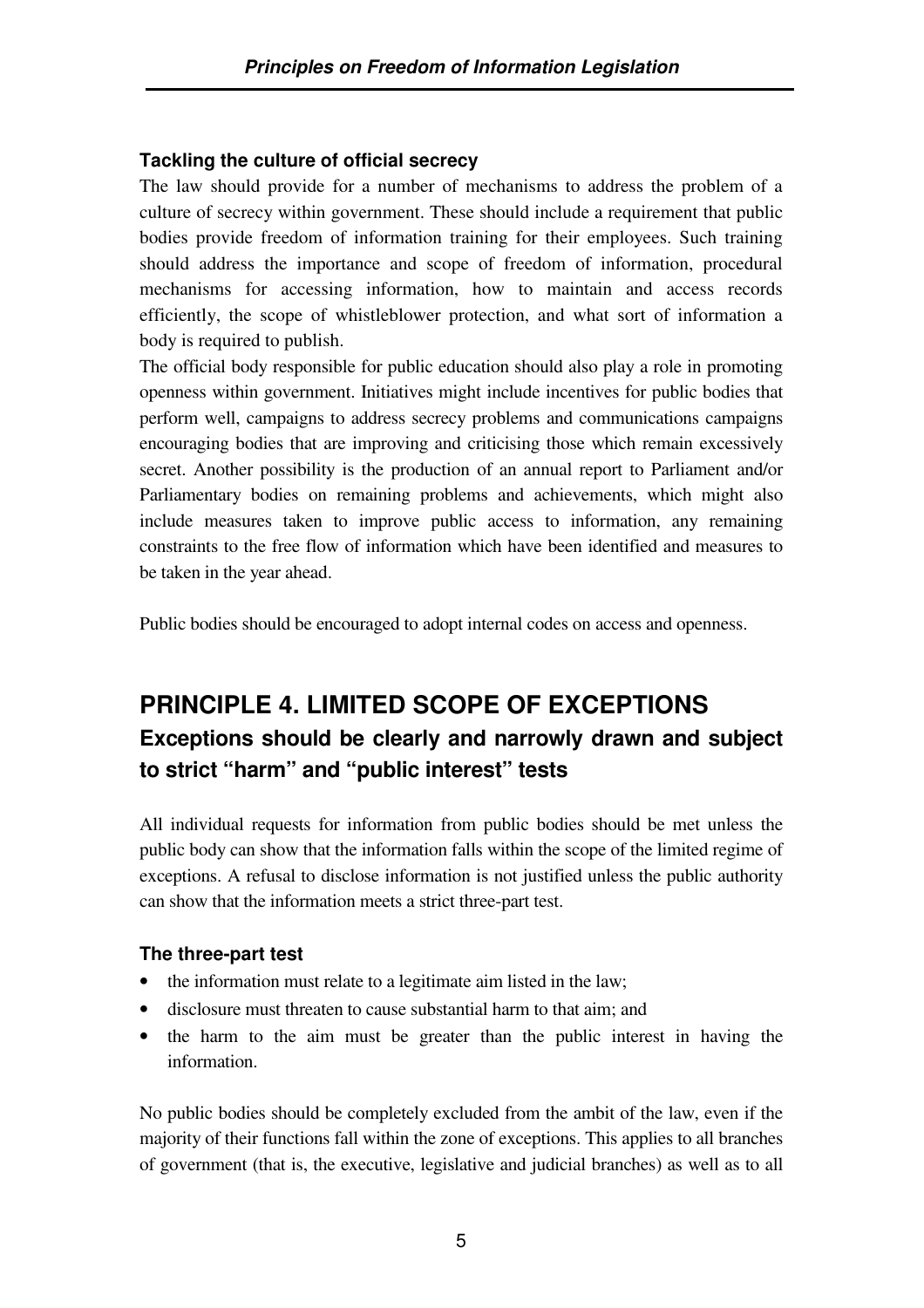functions of government (including, for example, functions of security and defence bodies). Non-disclosure of information must be justified on a case-by-case basis.

Restrictions whose aim is to protect governments from embarrassment or the exposure of wrongdoing can never be justified.

### **Legitimate aims justifying exceptions**

A complete list of the legitimate aims which may justify non-disclosure should be provided in the law. This list should include only interests which constitute legitimate grounds for refusing to disclose documents and should be limited to matters such as law enforcement, privacy, national security, commercial and other confidentiality, public or individual safety, and the effectiveness and integrity of government decision-making processes.

Exceptions should be narrowly drawn so as to avoid including material which does not harm the legitimate interest. They should be based on the content, rather than the type, of the document. To meet this standard exceptions should, where relevant, be timelimited. For example, the justification for classifying information on the basis of national security may well disappear after a specific national security threat subsides.

### **Refusals must meet a substantial harm test**

It is not sufficient that information simply fall within the scope of a legitimate aim listed in the law. The public body must also show that the disclosure of the information would cause substantial harm to that legitimate aim. In some cases, disclosure may benefit as well as harm the aim. For example, the exposure of corruption in the military may at first sight appear to weaken national defence but actually, over time, help to eliminate the corruption and strengthen the armed forces. For non-disclosure to be legitimate in such cases, the net effect of disclosure must be to cause substantial harm to the aim.

### **Overriding public interest**

Even if it can be shown that disclosure of the information would cause substantial harm to a legitimate aim, the information should still be disclosed if the benefits of disclosure outweigh the harm. For example, certain information may be private in nature but at the same time expose high-level corruption within government. The harm to the legitimate aim must be weighed against the public interest in having the information made public. Where the latter is greater, the law should provide for disclosure of the information.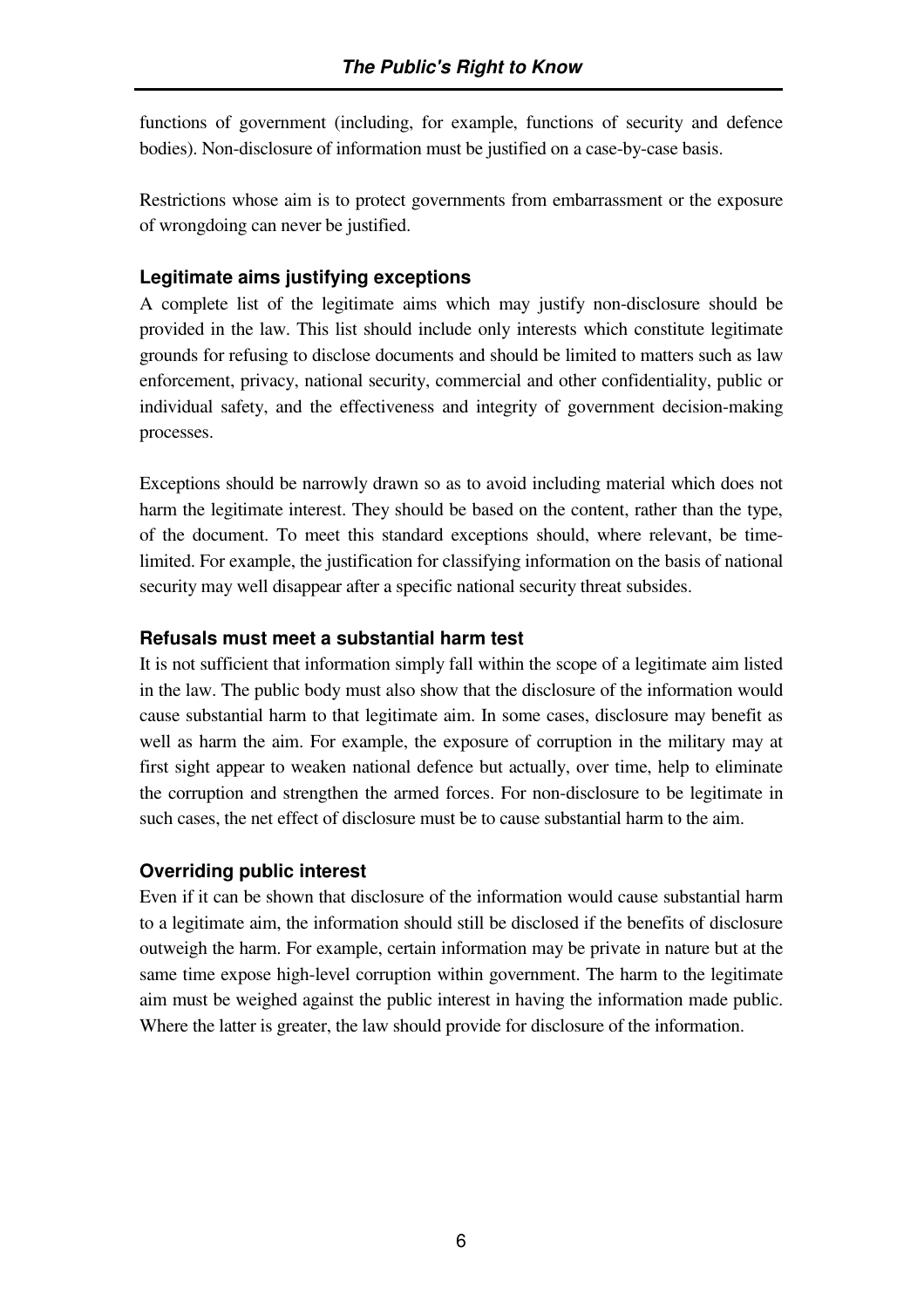# **PRINCIPLE 5. PROCESSES TO FACILITATE ACCESS Requests for information should be processed rapidly and fairly and an independent review of any refusals should be available**

A process for deciding upon requests for information should be specified at three different levels: within the public body; appeals to an independent administrative body; and appeals to the courts. Where necessary, provision should be made to ensure full access to information for certain groups, for example those who cannot read or write, those who do not speak the language of the record, or those who suffer from disabilities such as blindness.

All public bodies should be required to establish open, accessible internal systems for ensuring the public's right to receive information. Generally, bodies should designate an individual who is responsible for processing such requests and for ensuring compliance with the law.

Public bodies should also be required to assist applicants whose requests relate to published information, or are unclear, excessively broad or otherwise in need of reformulation. On the other hand, public bodies should be able to refuse frivolous or vexatious requests. Public bodies should not have to provide individuals with information that is contained in a publication, but in such cases the body should direct the applicant to the published source.

The law should provide for strict time limits for the processing of requests and require that any refusals be accompanied by substantive written reasons.

### **Appeals**

Wherever practical, provision should be made for an internal appeal to a designated higher authority within the public authority who can review the original decision.

In all cases, the law should provide for an individual right of appeal to an independent administrative body from a refusal by a public body to disclose information. This may be either an existing body, such as an Ombudsman or Human Rights Commission, or one specially established for this purpose. In either case, the body must meet certain standards and have certain powers. Its independence should be guaranteed, both formally and through the process by which the head and/or board is/are appointed.

Appointments should be made by representative bodies, such as an all-party parliamentary committee, and the process should be open and allow for public input, for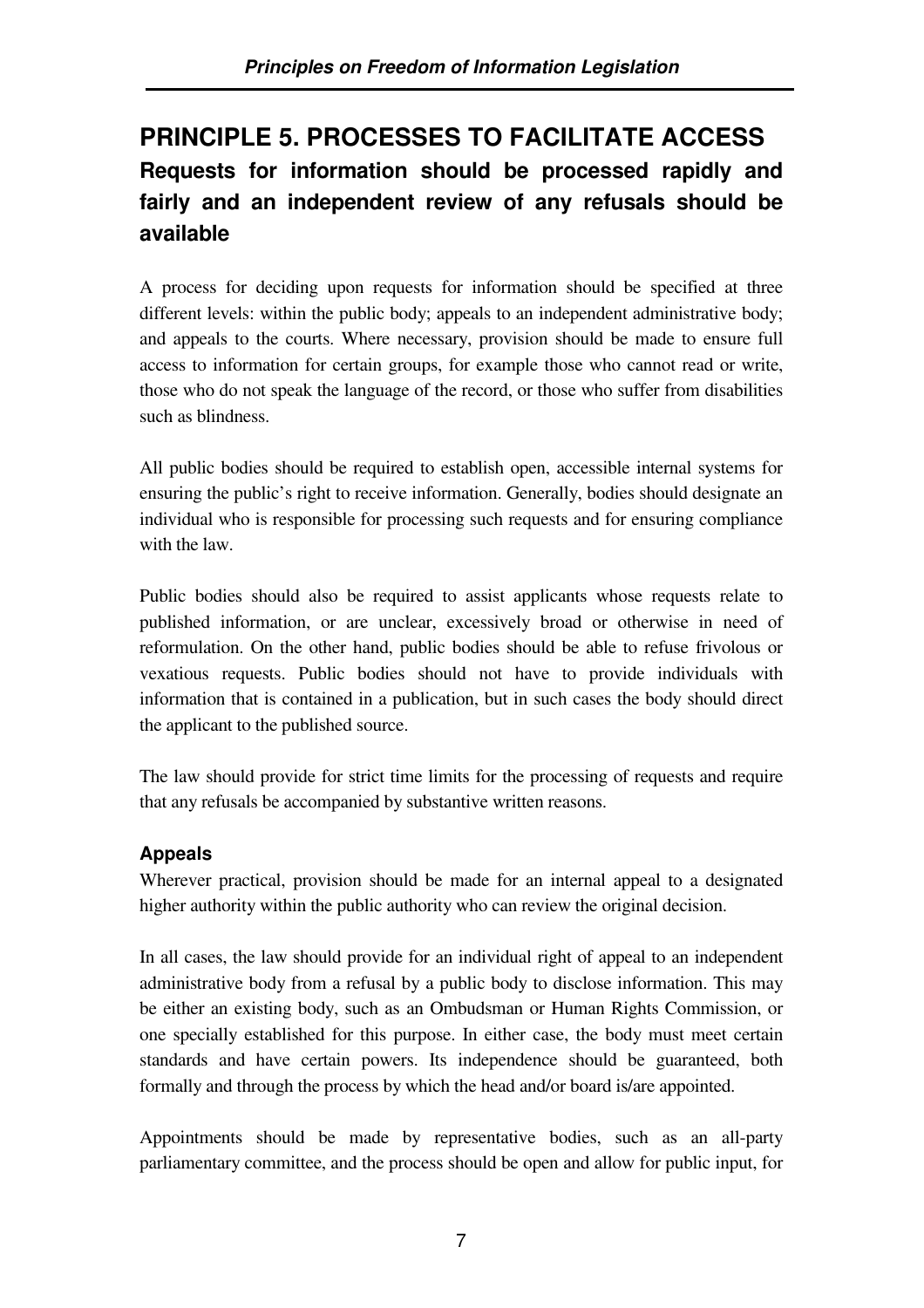example regarding nominations. Individuals appointed to such a body should be required to meet strict standards of professionalism, independence and competence, and be subject to strict conflict of interest rules.

The procedure by which the administrative body processes appeals over requests for information which have been refused should be designed to operate rapidly and cost as little as is reasonably possible. This ensures that all members of the public can access this procedure and that excessive delays do not undermine the whole purpose of requesting information in the first place.

The administrative body should be granted full powers to investigate any appeal, including the ability to compel witnesses and, importantly, to require the public body to provide it with any information or record for its consideration, *in camera* where necessary and justified.

Upon the conclusion of an investigation, the administrative body should have the power to dismiss the appeal, to require the public body to disclose the information, to adjust any charges levied by the public body, to fine public bodies for obstructive behaviour where warranted and/or to impose costs on public bodies in relation to the appeal.

The administrative body should also have the power to refer to the courts cases which disclose evidence of criminal obstruction of access to or willful destruction of records.

Both the applicant and the public body should be able to appeal to the courts against decisions of the administrative body. Such appeals should include full power to review the case on its merits and not be limited to the question of whether the administrative body has acted reasonably. This will ensure that due attention is given to resolving difficult questions and that a consistent approach to freedom of expression issues is promoted.

# **PRINCIPLE 6. COSTS Individuals should not be deterred from making requests for information by excessive costs**

The cost of gaining access to information held by public bodies should not be so high as to deter potential applicants, given that the whole rationale behind freedom of information laws is to promote open access to information. It is well established that the long-term benefits of openness far exceed the costs. In any case, experience in a number of countries suggests that access costs are not an effective means of offsetting the costs of a freedom of information regime.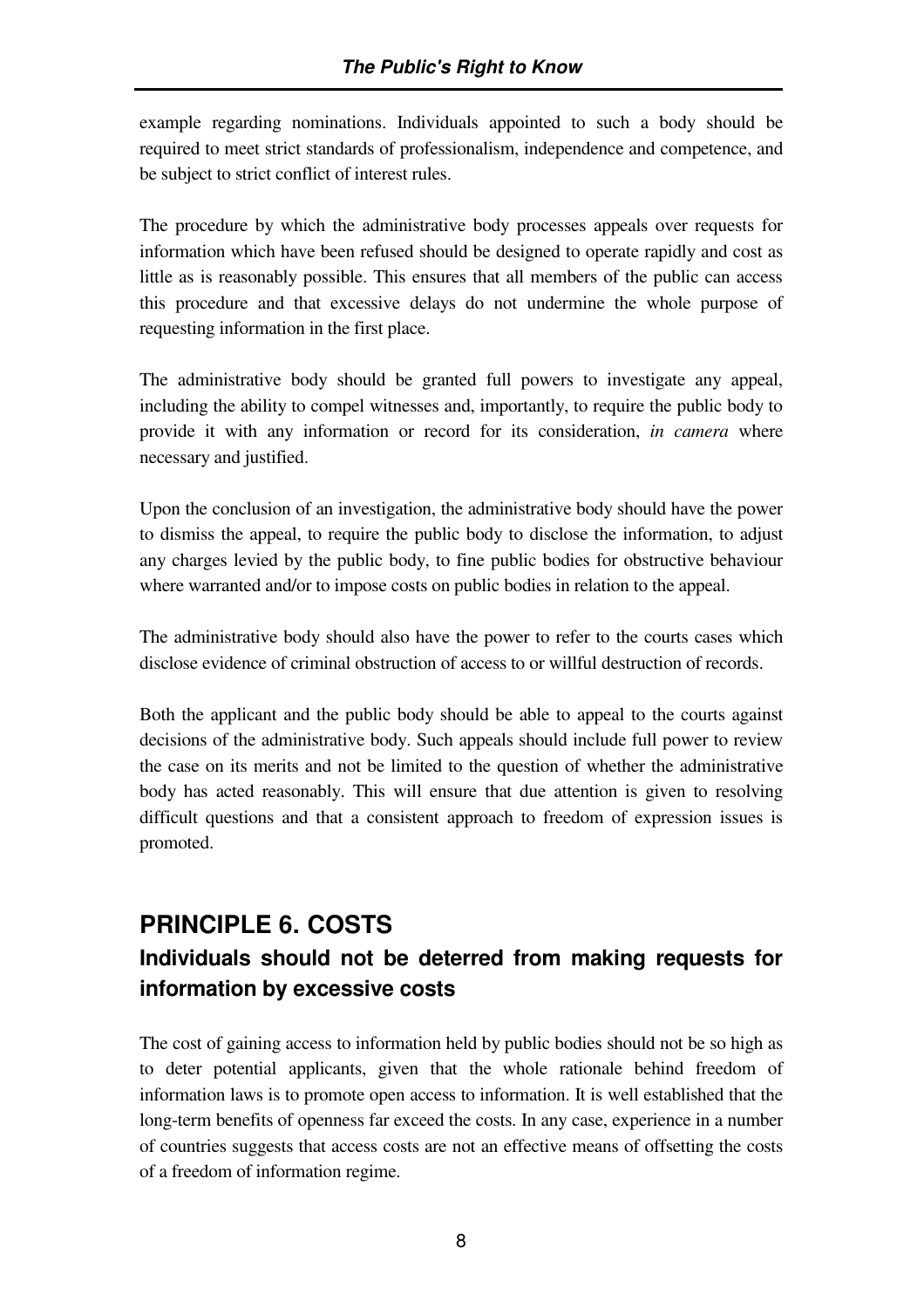Differing systems have been employed around the world to ensure that costs do not act as a deterrent to requests for information. In some jurisdictions, a two-tier system has been used, involving flat fees for each request, along with graduated fees depending on the actual cost of retrieving and providing the information. The latter should be waived or significantly reduced for requests for personal information or for requests in the public interest (which should be presumed where the purpose of the request is connected with publication). In some jurisdictions, higher fees are levied on commercial requests as a means of subsidising public interest requests.

# **PRINCIPLE 7. OPEN MEETINGS Meetings of public bodies should be open to the public**

Freedom of information includes the public's right to know what the government is doing on its behalf and to participate in decision-making processes. Freedom of information legislation should therefore establish a presumption that all meetings of governing bodies are open to the public.

"Governing" in this context refers primarily to the exercise of decision-making powers, so bodies which merely proffer advice would not be covered. Political committees – meetings of members of the same political party – are not considered to be governing bodies.

On the other hand, meetings of elected bodies and their committees, planning and zoning boards, boards of public and educational authorities and public industrial development agencies would be included.

A "meeting" in this context refers primarily to a formal meeting, namely the official convening of a public body for the purpose of conducting public business. Factors that indicate that a meeting is formal are the requirement for a quorum and the applicability of formal procedural rules.

Notice of meetings is necessary if the public is to have a real opportunity to participate and the law should require that adequate notice of meetings is given sufficiently in advance to allow for attendance.

Meetings may be closed, but only in accordance with established procedures and where adequate reasons for closure exist. Any decision to close a meeting should itself be open to the public. The grounds for closure are broader than the list of exceptions to the rule of disclosure but are not unlimited. Reasons for closure might, in appropriate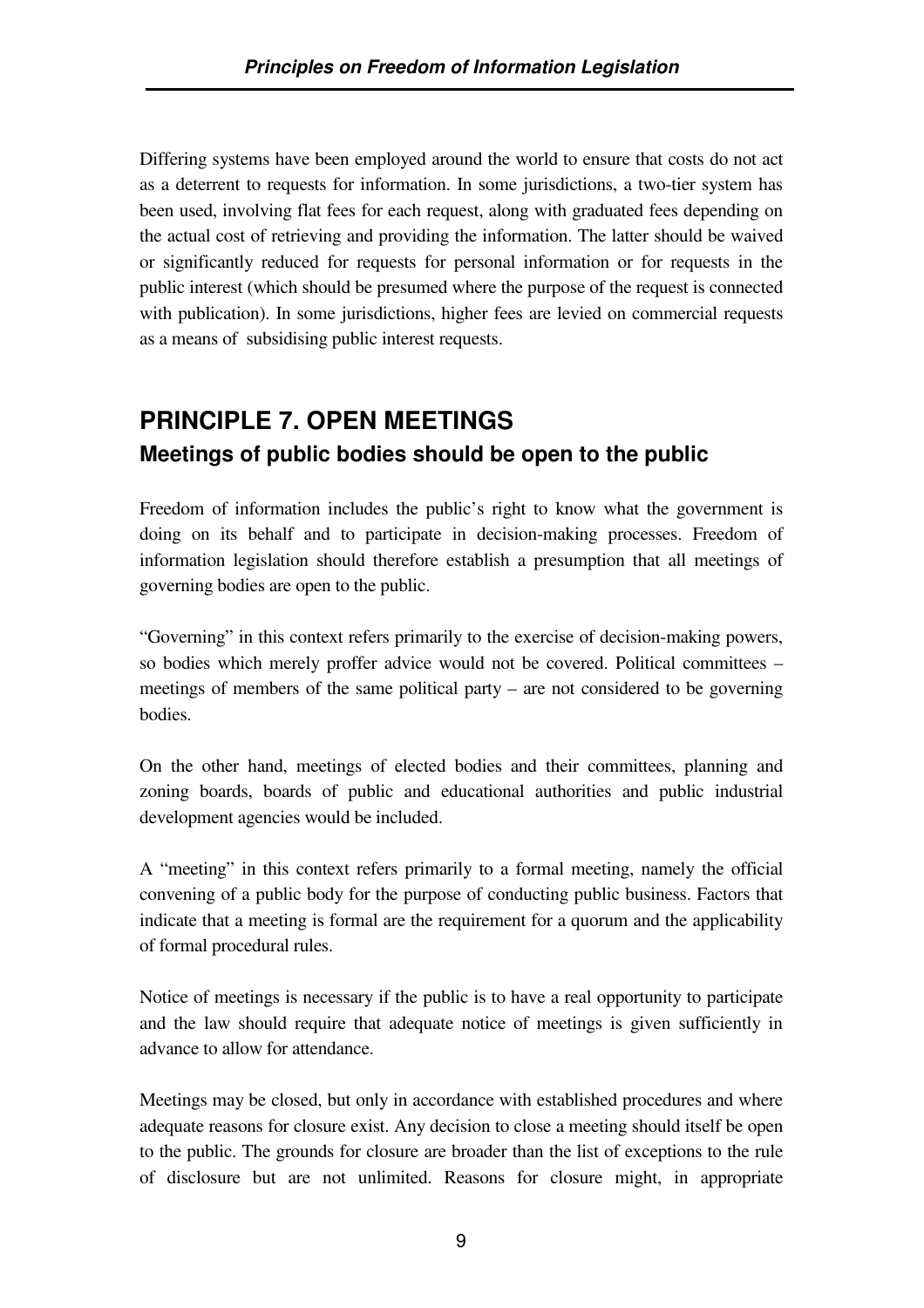circumstances, include public health and safety, law enforcement or investigation, employee or personnel matters, privacy, commercial matters and national security.

# **PRINCIPLE 8. DISCLOSURE TAKES PRECEDENCE Laws which are inconsistent with the principle of maximum disclosure should be amended or repealed**

The law on freedom of information should require that other legislation be interpreted, as far as possible, in a manner consistent with its provisions. Where this is not possible, other legislation dealing with publicly-held information should be subject to the principles underlying the freedom of information legislation.

The regime of exceptions provided for in the freedom of information law should be comprehensive and other laws should not be permitted to extend it. In particular, secrecy laws should not make it illegal for officials to divulge information which they are required to disclose under the freedom of information law.

Over the longer term, a commitment should be made to bring all laws relating to information into line with the principles underpinning the freedom of information law.

In addition, officials should be protected from sanctions where they have, reasonably and in good faith, disclosed information pursuant to a freedom of information request, even if it subsequently transpires that the information is not subject to disclosure. Otherwise, the culture of secrecy which envelopes many governing bodies will be maintained as officials may be excessively cautious about requests for information, to avoid any personal risk.

## **PRINCIPLE 9. PROTECTION FOR WHISTLEBLOWERS Individuals who release information on wrongdoing – whistleblowers – must be protected**

Individuals should be protected from any legal, administrative or employment-related sanctions for releasing information on wrongdoing.

"Wrongdoing" in this context includes the commission of a criminal offence, failure to comply with a legal obligation, a miscarriage of justice, corruption or dishonesty, or serious maladministration regarding a public body. It also includes a serious threat to health, safety or the environment, whether linked to individual wrongdoing or not.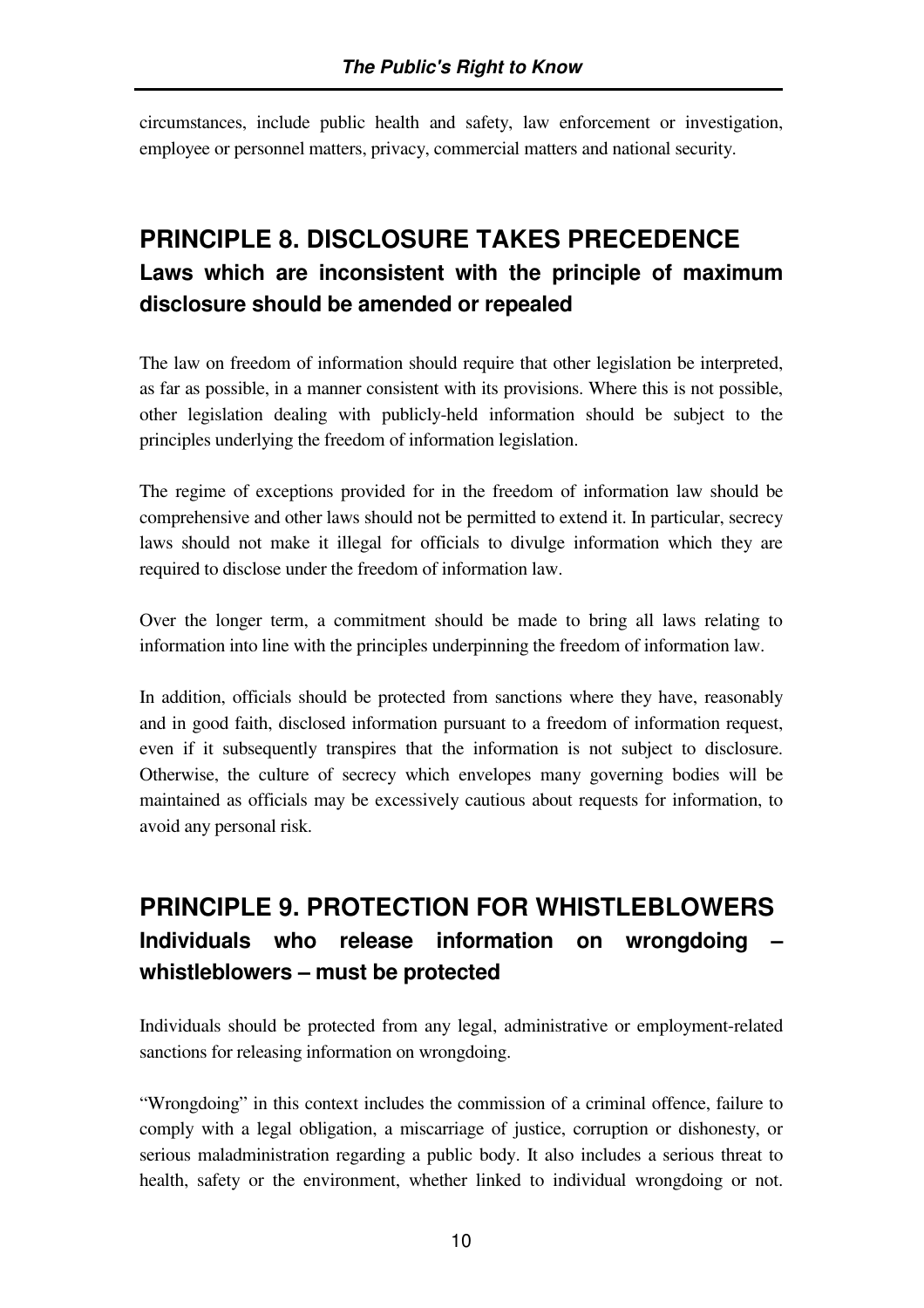Whistleblowers should benefit from protection as long as they acted in good faith and in the reasonable belief that the information was substantially true and disclosed evidence of wrongdoing. Such protection should apply even where disclosure would otherwise be in breach of a legal or employment requirement.

In some countries, protection for whistleblowers is conditional upon a requirement to release the information to certain individuals or oversight bodies. While this is generally appropriate, protection should also be available, where the public interest demands, in the context of disclosure to other individuals or even to the media.

The "public interest" in this context would include situations where the benefits of disclosure outweigh the harm, or where an alternative means of releasing the information is necessary to protect a key interest. This would apply, for example, in situations where whistleblowers need protection from retaliation, where the problem is unlikely to be resolved through formal mechanisms, where there is an exceptionally serious reason for releasing the information, such as an imminent threat to public health or safety, or where there is a risk that evidence of wrongdoing will otherwise be concealed or destroyed.